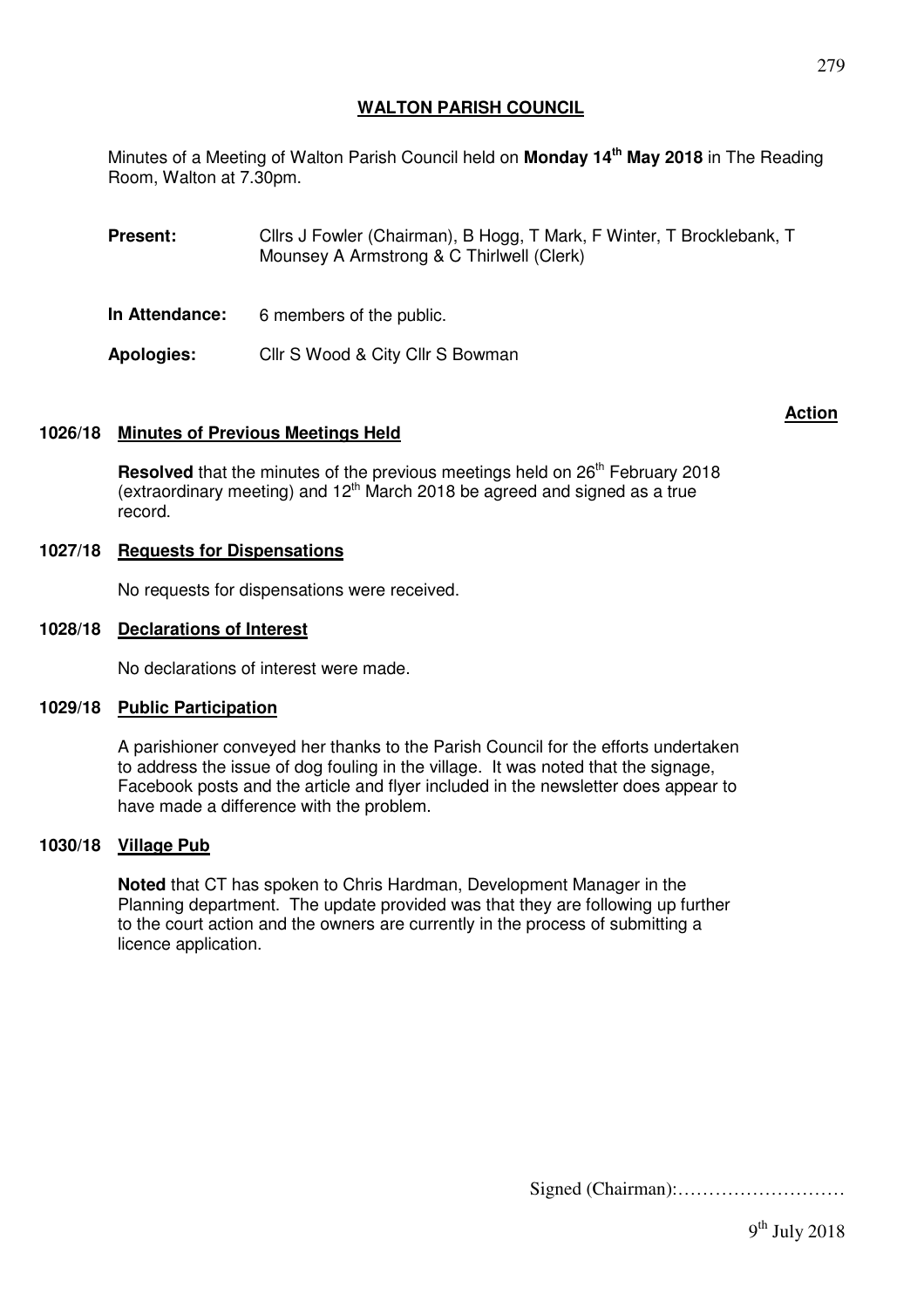## **1031/18 Village Green and Common Land**

#### **1031.1) Village Green Inspections**

Cllrs provided the latest Village Green inspections. Dropped drains are making certain areas wet and they need investigation. A quote has been received from Andrew Chalmers to do this work.

**Agreed** that a second quote will be obtained for the work.

### **1031.2) Dog Fouling in the Village**

This item was discussed earlier in the meeting.

**Noted** that a sign has been put on the main noticeboard.

**Agreed** that more signs would be put up in other areas.

**Agreed** that if issues continue, the Council leaflets would be distributed again with the next newsletter.

#### **1031.3) Litter in the Village**

An email has been received from a parishioner regarding litter in the village, particularly in the woodland walk area.

**Agreed** to look into being part of 'The Great Cumbrian Litter Pick' being held on  $6^{\text{th}}$  July 2018.

**Agreed** to schedule a date at the next meeting for a litter pick later in the year, which will be published in the next newsletter.

## **1031.4) Play Area Inspections**

Agreed to look into an alternative provider for the inspections of the play area. Cllr Brocklebank will provide information of someone who has been undertaking this role at local schools. **TB** 

### **1032/18 Outside Bodies**

#### **Walton Village Hall Management Committee** –

- The Village Hall Committee submitted a request to put up tents on the green for an event on  $14<sup>th</sup>$  July 2018. **Resolved** that permission was granted.
- **Noted** that thanks were conveyed to all those who have supported the hall and the events.
- **Noted** that the Reading Room is now open again.
- **Noted** that a 'Pub Night' will be held on 2<sup>nd</sup> June 2018 in the Village Hall.

#### **Save our Pub** –

This issue has been covered in other discussions during the meeting.

#### **1033/18 Planning Matters**

#### **1033.1)**

## **18/0289 - Extension To General Purpose Agricultural Building To Create Covered Muck Store**

Spout Bank, Walton, Brampton, CA8 2EB

**Resolved** that no representation will be made.

Signed (Chairman):………………………

**TM** 

**CT**